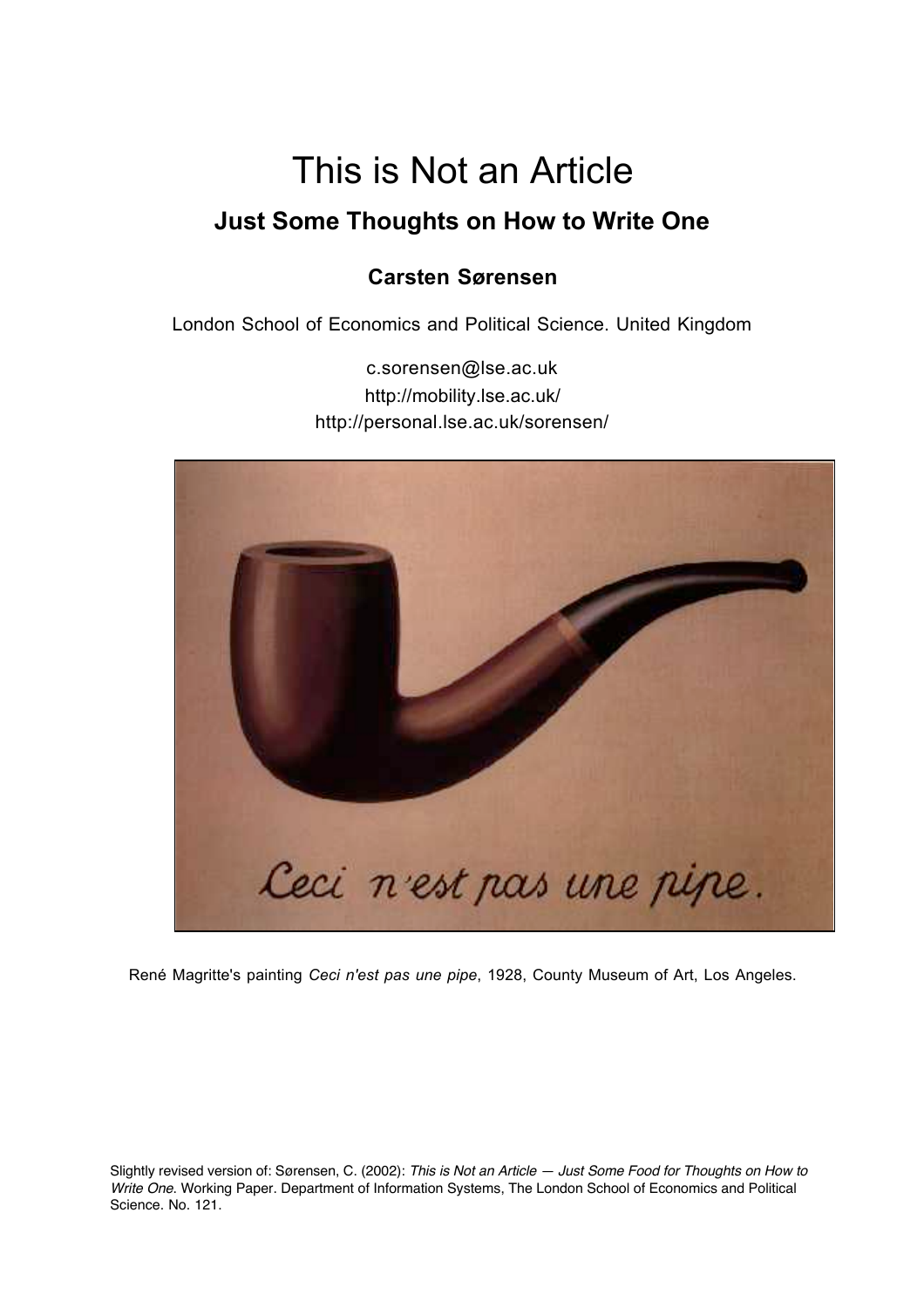## **Abstract**

When we as researchers sit in solitude, just before (or after) the final deadline for submission, and fight a hard battle in order to finish our latest, newest, and definitely, best paper to date, we do not think much about it. When we post the paper to a journal or a conference, we do not think much about it either. But I bet that most of us do when we get reviews back, or when we get nasty questions when presenting the paper at a conference. Our own colleagues are often much too polite to tell the bitter truth that the paper is flawed, unfinished, and contentious.

The following pages explores the question: How do I write a good article which both documents the body of research I have conducted, and which also "sells" the points I am trying to make? These pages contain some of the basic questions it is a good idea to have had considered before shipping the first draft off. They are based on my own subjective experiences with writing articles. It is my aim to present some of the basic rules I have learned, not the "full story". If you, when you have read these pages, try to apply the normative statements I forward in this paper, you will understand why I chose to call it *"This is Not an Article — Just Some Food for Thought on How to Write One"*.

## **1. Introduction**

The stereotype of a mad scientist portrays an elderly man (mad female scientists have yet to be seen), semi-bald, wearing a white coat and small glasses, bent over an impressive set-up of testtubes, glass-bulbs, beakers and burners, engaged in mixing colorful liquids, accompanied by disturbing sounds of chemical reactions. What he is doing might be research. On the other hand he might just be fiddling around with a lot of expensive equipment. If he is not just fiddling around, he will most likely record the results for later analysis. The experiment will also most likely be based on a set of hypotheses derived from theoretical conceptualizations and prior empirical findings. Furthermore, he will most likely document his findings in the form of technical reports, articles, presentations, books etc. This paper deals with issues pertaining to documenting research results in the form of articles.

Writing scientific articles is at times for me a difficult and cumbersome process. It is, on the other hand, also at times a very rewarding process. My own personal problems or joys are, however, relatively irrelevant. The basic functions I am supposed to provide for the salary I get are, amongst others, producing and documenting research results. Articles are one of the primary tangible results of Information Systems (IS) research. There are at least two reasons for writing articles: as an aid in reflecting upon what you are doing, and as documentation and communication of your results. This paper focuses on the latter.

The aim of this paper is to explore the question: What are the important aspects to consider when documenting Information Systems research results in scientific articles? I am not claiming that these pages can in any way replace the reading of substantial contributions on how to be a good article author. This paper is merely meant as an appetizer, and reflects my own, rather subjective, ideas on what is good craftsmanship and what is not. I, of course, also recognize that writing articles is only one amongst many ways of documenting research. Hence, this paper does not address the particular problems of writing books, technical reports, consultancy reports, field study reports, slides for oral presentations etc.

The fundamental assumption behind this paper is that when you are going to write a paper, half the job is done when you have managed to pose yourself good and essential questions to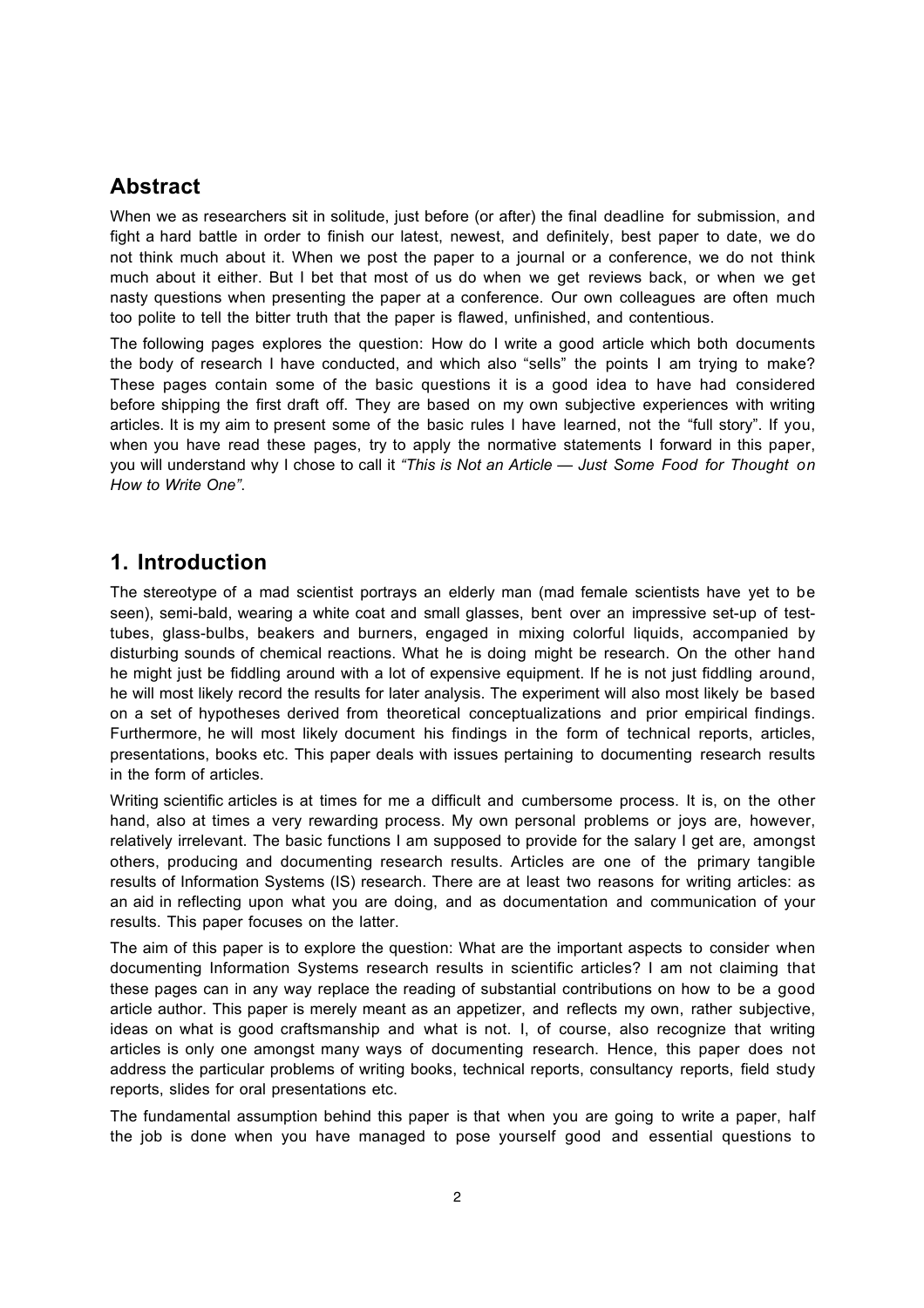answer in the paper. What exactly these questions are varies of course from topic to topic, but there might be a set of general questions that always need to be addressed.

Others have written about this and related topics. Robert Day (1977; 1991) has written both an article on how to write articles, as well as a very good book, which outlines important aspects of how to write a paper and subsequently get it published, plus many other relevant issues. I am not trying to compete with him or the many others listed below. This paper can be seen as the "quick and dirty" guide, or an appetizer to further studies. Beer (1992) has collected more than 60 short articles providing practical help on a number of issues from writing the first draft of a paper to giving talks. I have found a couple of papers on the topic as well: a relatively short one by Naur (1992); one containing detailed examples of how to present results by Gopen and Swan (1990); Snyder's (1991) is directed at potential submitters to OOPSLA; Pugh (1991) and Wegman (1986) focus on how to write extended abstracts. Klein (1989), Krathwohl (1988), and Witten (1990) have written on how to write proposals. Lester Sr. and Jr.'s (2004) book on how too write research papers is newer than Day's but also less entertaining. However, what it lacks in humor it makes up for in rich detail. Björk and Räisänen (2003) offer a comprehensive course in academic writing. Weston (1987) provides a very inspiring foundation for how to build a line of argumentation, and the classic by Strunk and White (1979) will teach you most of what is worth knowing about style in the English language. The Economist (2003) has produced an excellent style guide to writing, and Truss (2003) has written the very popular book on punctuation; *Eats, Shoots & Leaves*. Stephen King (2000) has written a book on the craft of writing, not in a scientific context but as authors. There is an eight-page guide on "Guide to punctuation, mechanics, and manuscript form" in (Guralnik, 1970), and Cook (1985) provides an operational and practical guide to writing. Several books offer help to aspiring writers who are engaged in doctoral work, for example books by Dunleavy (2003), Holliday (2001), and Philips & Pugh (2000). Olk & Griffith (2004) discusses how knowledge is created and disseminated among scholars. Fuller (2005) explores to great extent the difference between academics and scholars, and Frankfurt takes to the proverbial edge in his small philosophical exposition on bullshit. At MIT a bunch of computer science students has, perhaps inspired by the former, even written a generator that will automatically produce an academic paper for you (http://pdos.csail.mit.edu/scigen/).

The opinions expressed in this paper may seem a bit strong. This is mainly done in order to stress the points, and because the it is expressing my own opinions. The normative statements are meant as an ideal to strive for, an ideal which can be slightly compromised for pragmatic reasons. I, for one, have a hard time trying to live up to the principles myself. Since I only have a few years of experience in writing articles, I have certainly not learned all the tricks of the trade. All suggestions for improvement are, therefore, very welcome.

This paper is structured as a series of lessons I have learned. The next section stipulates that you need a reason to take a stand. Section 3 stresses the importance of keeping it simple. Section 4 outlines five essential questions to pose yourself when writing a paper. Section 5 suggests that you start out as a copycat, and Section 6 claims that you must earn your right to deviate from the norm Section 7 dwells on the process of writing an article. Section 8 stresses readability, and Section 9 emphasizes the relationship between writing and reviewing.

## **2. You Need a Good Excuse to Take a Stand**

Before you even start on writing a paper, I must give you some good news and some bad news. The bad news is that you must earn the right to take a stand, i.e. to get a paper accepted. The good news is that committing yourself to a deadline for submission, once you actually have a good excuse for taking your stand, is a very good way of ensuring that your interesting results will be documented and reviewed by your peers. Think of articles as pieces in a big jig-saw puzzle. One of the most important aspects of research is adding and relating to an existing body of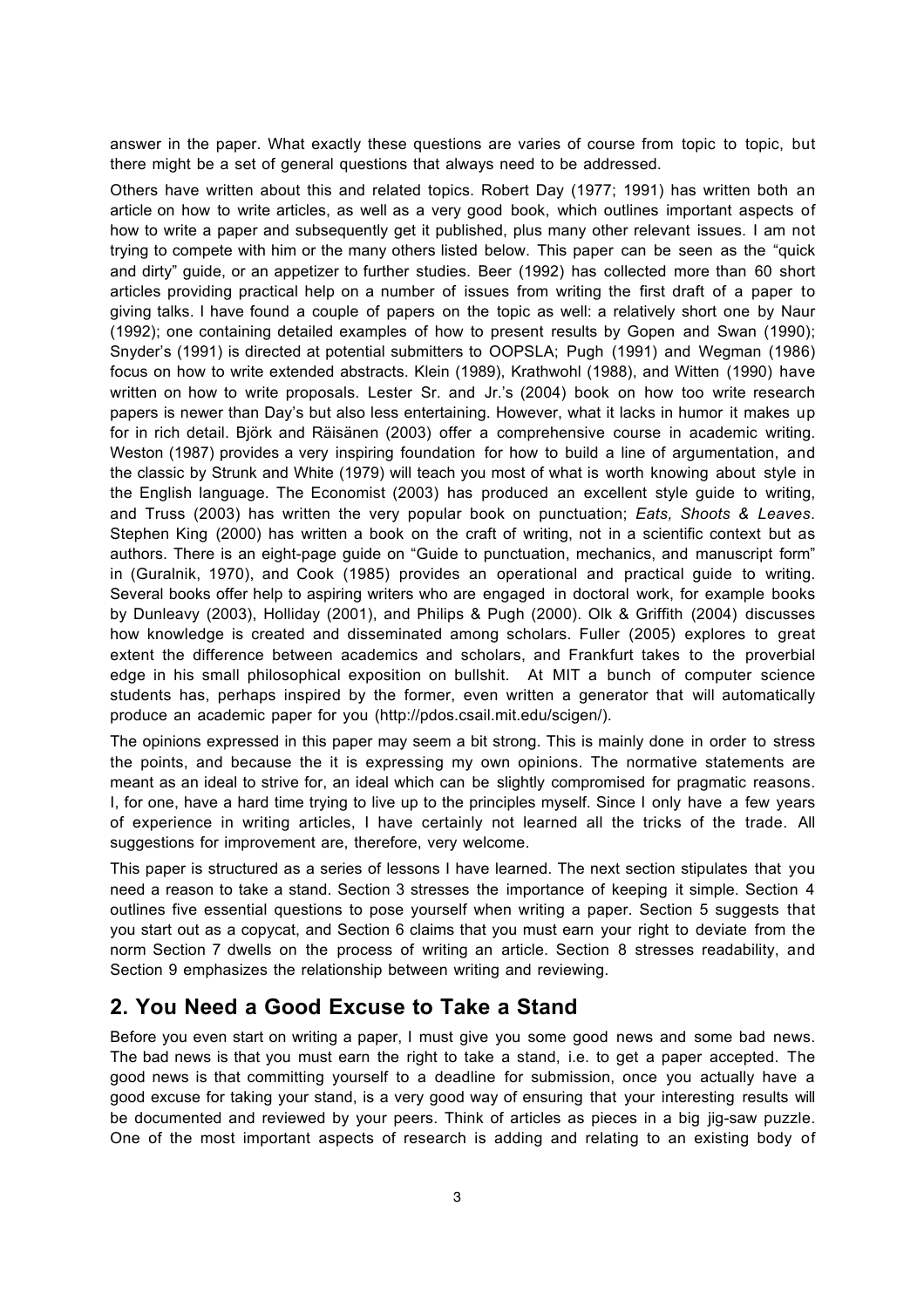knowledge. An article only constitutes a solid piece in this puzzle if it is reviewed by your peers and published. You, therefore, need a very good excuse to bother your busy peers with your article.

In order to provoke a little, I will just list a few archetypes on articles that I consider to be a waste of time to read (see Figure  $1$ )<sup>1</sup>

The point here is that your good excuse to take a stand is either a body of theoretical or empirical work — or both. Section 4 provides some pointers as to which types of excuses you might have to take a stand.

| The "great idea" paper             | "I have just had this great idea! I do not know if anyone else has ever had<br>the same idea, because I've not checked, and I'm rather new in this field.<br>Anyway, my idea is brilliant, so I really would like to share it with you all."                                                                                                    |
|------------------------------------|-------------------------------------------------------------------------------------------------------------------------------------------------------------------------------------------------------------------------------------------------------------------------------------------------------------------------------------------------|
| The "other peoples ideas"<br>paper | "I have just read this great book that I really like a lot. I'll just give you a<br>short resume of the interesting points in the book."                                                                                                                                                                                                        |
| The "software hacker" pa-<br>per   | "I have just built this great computer system. It is not based on previous<br>theories or empirical findings. I am not very theoretical myself, but the<br>system has a lot of fantastic features, and the interface is really neat."                                                                                                           |
| The "theory hacker" paper          | "I have come up with this theory; conceptual framework; model. It is not<br>related to other theories; conceptual frameworks; models, or any empirical<br>data for that matter. Most of the concepts have been defined differently by<br>all the big shots in the field, but I just do not like their categories so I have<br>invented my own." |
| The "multiple point" paper         | "I have just completed a major research effort where I did a lot of interesting<br>things. I think that you could learn a lot by reading this paper describing all<br>aspects of my work."                                                                                                                                                      |

Figure 1: Examples of archetypes of articles I do not enjoy reading.

# **3. Keep it Simple**

This section deals with the simple point of keeping it simple. If you have something interesting to communicate, there is no reason whatsoever to shoot yourself in the left foot by attempting to answer too many questions in the same paper, or to shoot yourself in the right foot by bringing forward too many contentious and unsupported statements in the process of answering one question.

#### **Only One Point Per Paper**

 $\overline{a}$ 

The "multiple points" type of paper listed in the previous section leads me to a very important point when writing a paper. The single point principle gets a section of it's own because this principle is very hard to live up to when you start writing papers. If your paper contains two or more major points, you need a very good reason not to split the paper into two or more papers, each presenting one major point. This principle is of course easier to state than to live by, and in general no rule can be provided as to when it may be broken. On the other hand, when I have reviewed an article for a journal or a conference, I am most often not in doubt when I am confronted with one that suffers from too high a density of points.

## **Only Stick Your Neck into One Guillotine**

When writing a paper you have the potential advantage of selecting the battleground yourself you set the agenda to be discussed further. As mentioned above, this agenda must contain one main point or research question. Once this is taken care of, you must argue for your position. Here

<sup>1</sup> This list is inspired by Jonathan Liebenau's talk on the "Meet the Editors" panel session at The Joint European and American Doctoral Consortium, Copenhagen, Denmark. December 1990.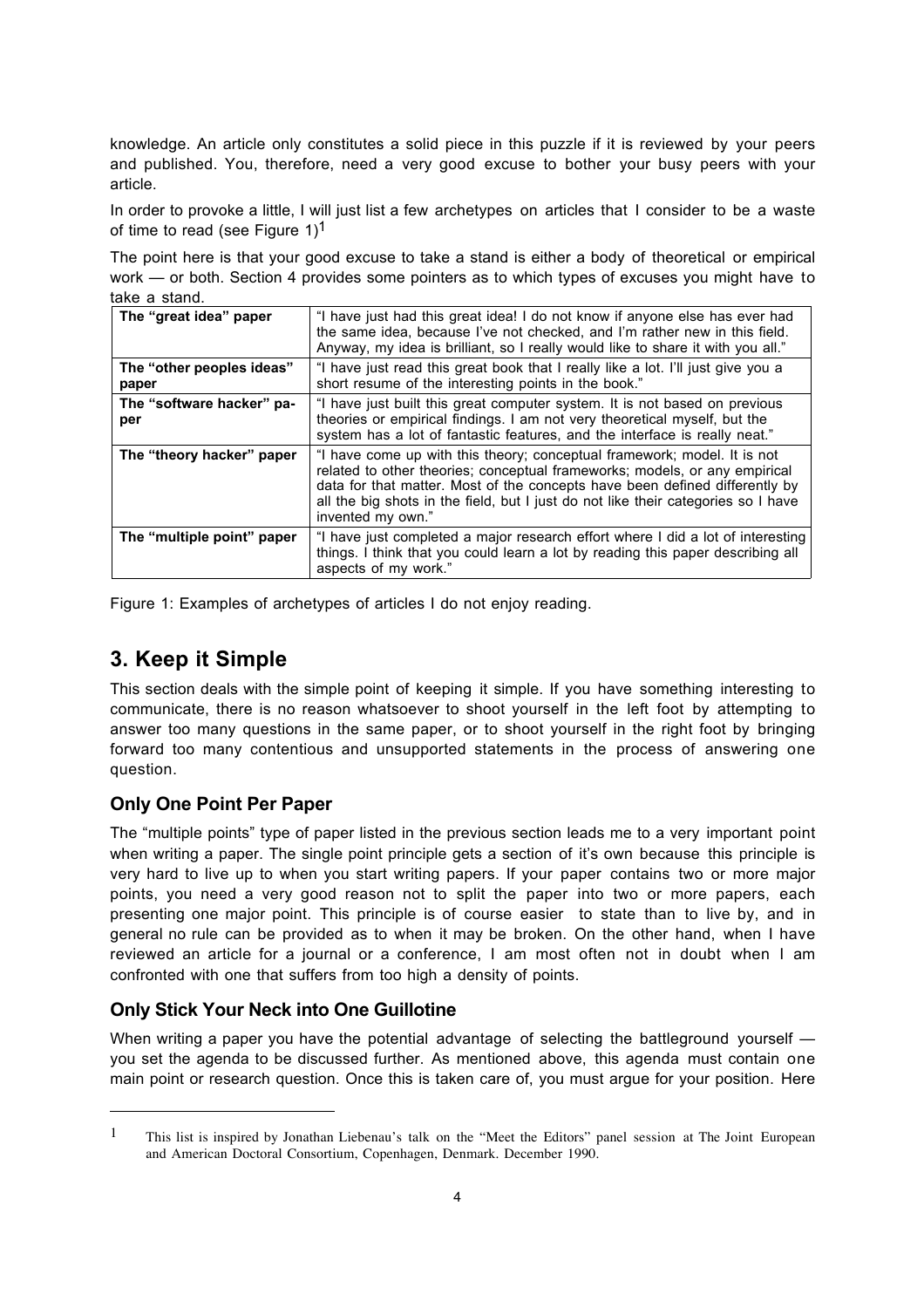it is important that you keep the overall goal of arguing for your main point closely in mind. In order to do so in an effective manner, it is generally not a good idea to introduce marginal discussions that are not directly relevant for your position. If you have one point that you want to argue for, too many unsupported or controversial claims will inevitably weaken your position — you have stuck your neck into more than one guillotine, and this is not a particularly good idea.

# **4. Essential Questions to Ask Yourself**

In the process of documenting an interesting aspect of your research in a paper, there are a multitude of questions you can ask yourself. Most of these pertain to the topic you are describing. There are, however, at least the following five general questions that it is fruitful to think about: (1) What is the problem domain? (2) What is the problem? (3) What is the research approach? (4) What have others done? and (5) What are the results?

Before we plunge deeper into these five questions, let us lighten matters up a little with an amusing example of how they have been answered in the introduction of the article "Ray Tracing Jell-O Brand Gelatin" (Heckbert, 1987) (Figure 2)

"Ray tracing has established itself in recent years as the most general image-synthesis algorithm [10]. Researchers have investigated ray-surface intersection calculations for a number of surface primitives. These have included checkerboards [Whitted 80]; chrome balls [Whitted 80]; robot arms [Barr 82]; blue abstract things [Hanrahan 82]; more glass balls [Watterberg 83]; mandrills [Watterberg 83]; more mandrills [Sweeney 83]; green fractal hills [Kajiya 83]; more glass balls [SEDIC 83]; aquatic blobby things [Kaw 83]; more chrome balls [Heckbert 83]; pool balls [Porter 84]; more glass balls [Kajiya 86].

Unfortunately, *nobody* has ray traced any food. So far, the most realistic foods were Blinn's classic orange and strawberry images, but these were created with a scanline algorithm [2]. The *Dessert Realism Project* at Pixar is addressing this problem. This article presents new technology for ray tracing a restricted class of dessert foods, in particular Jell- $O^{\bigcirc}$ -brand gelatin. We believe this method may have application to other brands of gelatin and, perhaps, pudding as well.

This article is divided into three parts: method for modeling static Jell-O, simulation of Jell-O motion using impressive mathematics, and ray-Jell-O intersection calculations"

Figure 2: The introduction from "Ray Tracing Jell-O Brand Gelatin" (Heckbert, 1987)

The introduction above is of course meant to make the reader giggle or even laugh. It does, however, provide a compressed example of how the five questions can be answered. This section explores the five questions further, in more detail and with less humor.

#### **What is the Problem Domain?**

In order to focus the attention of the reader, and in order to frame the research problem addressed in your paper, it is a good idea to start out by presenting the problem domain you are addressing. Let us look at the example presented in Figure 2. It starts out with the following two sentences:

"Ray tracing has established itself in recent years as the most general image-synthesis algorithm [10]. Researchers have investigated ray-surface intersection calculations for a number of surface primitives"

By reading this, we learn that these guys are very much into ray tracing stuff. This is a characterization of the problem domain, as opposed to the statements later on in the introduction: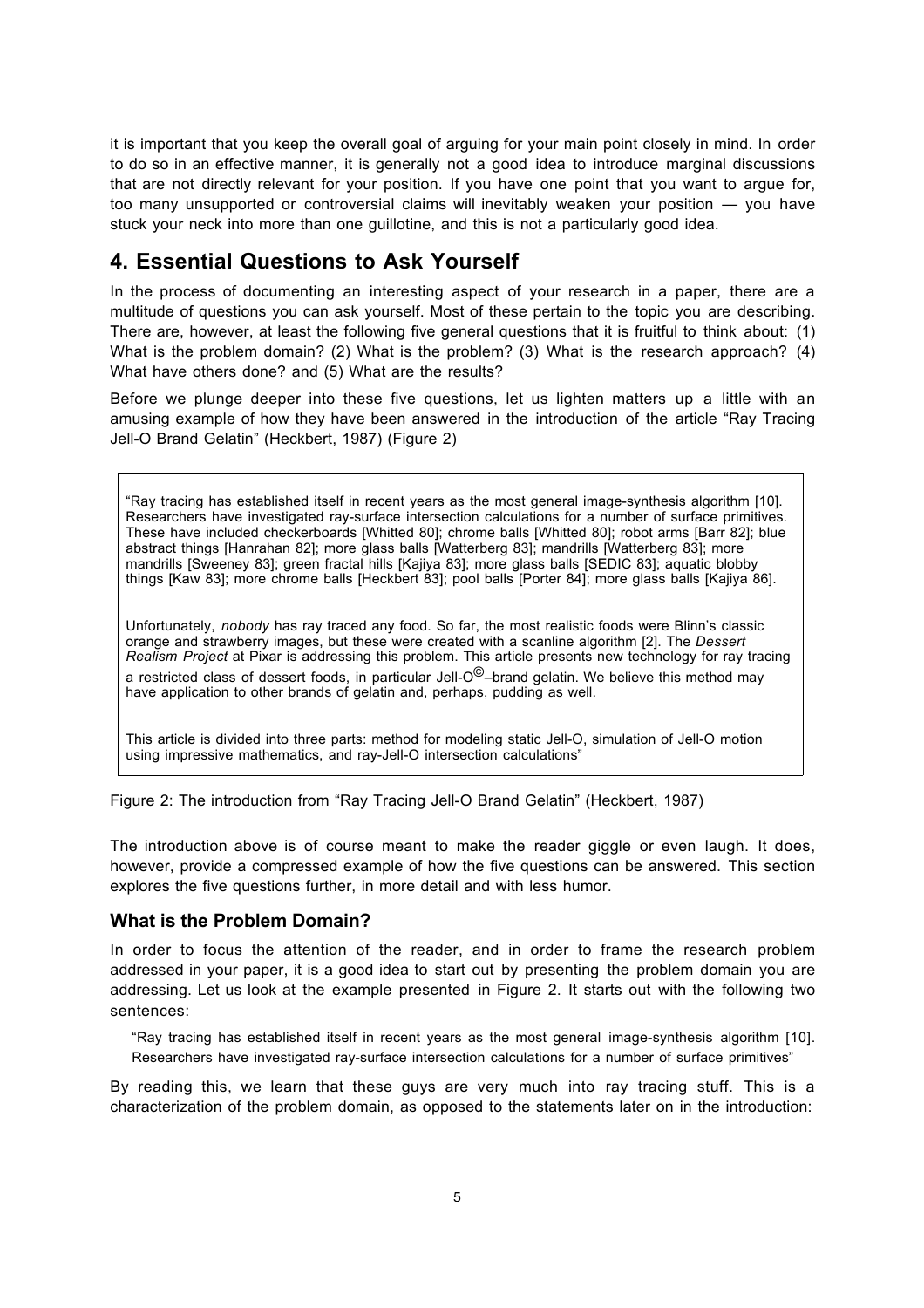"Unfortunately, *nobody* has ray traced any food. So far, the most realistic foods were Blinn's classic orange and strawberry images, but these were created with a scanline algorithm [2]. The *Dessert Realism Project* at Pixar is addressing this problem."

Now we have learned that they, in the context of this article, are into ray tracing foods. This leads us from characterizing the problem domain to characterizing the problem.

#### **What is the Problem?**

It is very important, for your own sake, to get a clear understanding of what research question you want to address in the paper. This is important for several reasons. *First*, the clearer understanding you have, the better you are able to reach sufficient depth in your line of argument. *Second*, when the reader has read your paper they should at least associate your paper with one important point which you have argued. As a very good example, let us take Brooks's (1987) *"No Silver Bullet: Essence and Accidents of Software Engineering"* (see also Figure 4). When you have read this paper, you will associate it with the point: no software engineering technology can in itself be assumed to solve the software crisis. What a simple, but, as proved by the number of references to the paper, also powerful point. If the reader is left with a slight confusion about what the point of the paper really is, the paper will at best have little lasting effect. One of the main criteria for success in the business of writing articles is getting peers to read and quote them. If they do not remember what they have just read, chances are small that they will use the paper or recommend it to others.

#### **What is the Research Approach?**

Here is one of the places where there is no beating around the bush. One of the factors distinguishing research from other human activities such as art, innovation, play etc. is that it is a conscious activity. This implies that it is not sufficient just to present results, you must also make yourself accountable for your actions. In some fields this means that any of your peers should be able to reproduce what you have done and obtain the same result. In many other fields this is at most only a theoretical possibility. Nonetheless, you must make yourself as accountable as possible. This can be viewed as a second-order relationship between your work and the work of others — relating your research approach to the set of possible approaches, and more closely to similar approaches applied by others. This information is very important for the reader, because it provides significant insights into exactly which types of questions he or she can possibly obtain answers to.

| <b>Theoretical</b><br>approach | Literature survey                               | Theoretically based<br>guidelines, method,<br>framework, taxonomy,<br>or model      |
|--------------------------------|-------------------------------------------------|-------------------------------------------------------------------------------------|
| <b>Empirical</b><br>approach   | Case study, questionnaire<br>survey, experiment | <b>Empirically based</b><br>guidelines, method,<br>framework, taxonomy,<br>or model |
|                                | Analytical<br>result                            | <b>Constructive</b><br>result                                                       |

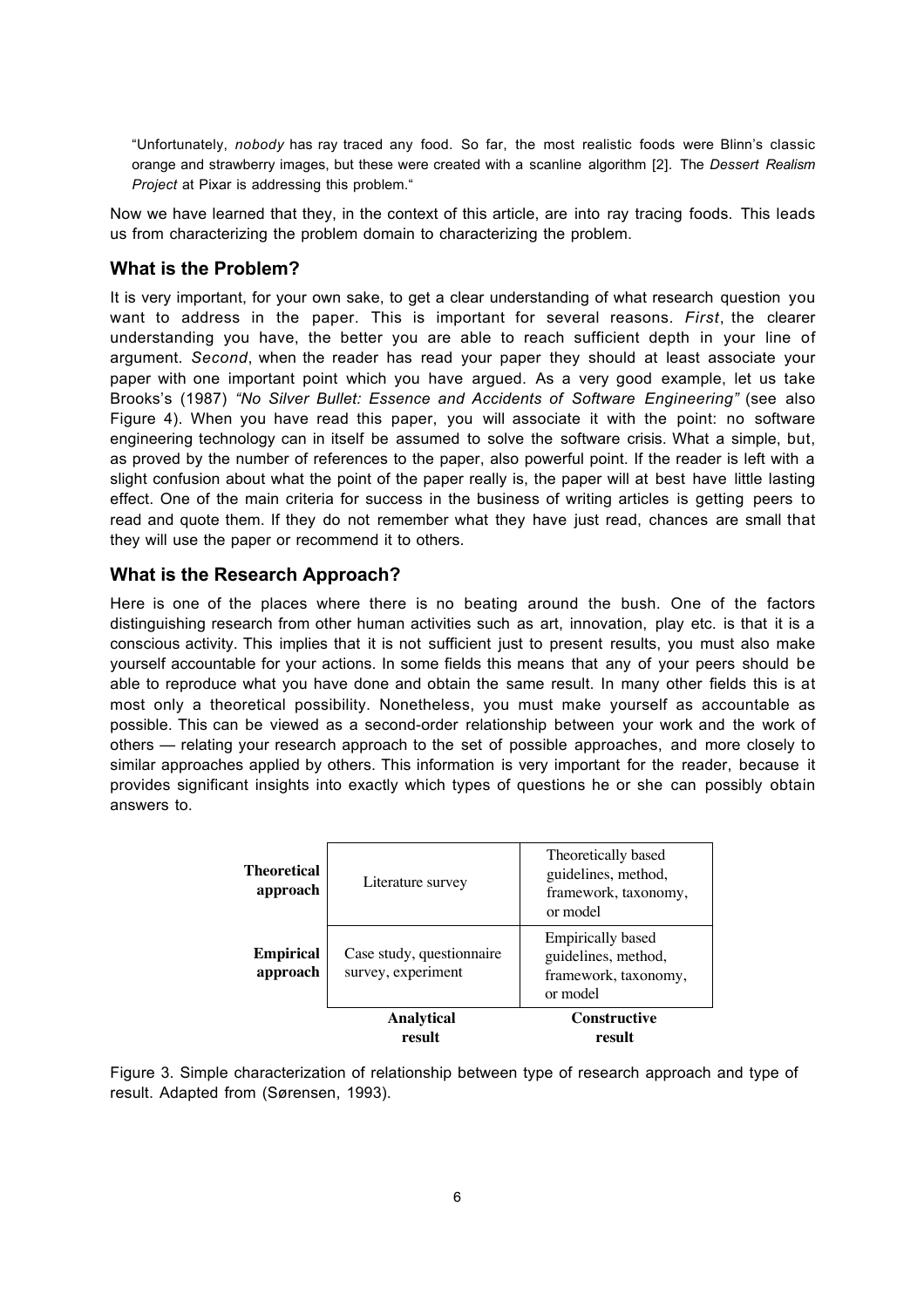Figure 3 shows an example of a simple framework you can use in order to characterize a research approach in general. It is based on two basic distinctions: on the one hand, theoretical and empirical research approaches and, on the other hand, analytical and constructive results, i.e. a distinction between descriptive and normative knowledge. These distinctions are analytical. It only adds to the strength of a paper if, for example, it argues both theoretically and empirically.

You might also contextualize your research a bit more than just characterizing type of approach and result. Here there are an abundance of sources for knowledge, so I will only mention a few. Ives, Hamilton, and Davis (1980) present a taxonomy for IS research. Wynekoop and Conger (1990) characterize CASE research by combining research purpose and approach. Dahlbom and Mathiassen (1993) provide a philosophically based framework for systems design, and conversely also a foundation for discussing research in systems design.

Once the context is in place, you must specify the research approach more closely, especially if you report an empirical study. Here there are a lot of places to go for frameworks characterizing different approaches, and I will only mention a couple of the sources, which I have found valuable. "The Information Systems Research Challenge", Harvard Business School, divides research approaches into the three analytical categories of: (1) Experimental research (Benbasat, 1989), (2) qualitative research (Cash and Lawrence, 1989), and (3) surveys (Kraemer, 1991). Mumford *et al.* (1985) discuss research approaches in Information Systems in a number of articles.

#### **What Have Others Done?**

As mentioned earlier in this paper, your efforts can only be characterized as research if you at some point relate your work to similar work by your peers. In some cases, this task is very easy, and in some extremely difficult. If you do work that is closely related to a body of research, it might be very easy for you to exactly state in which corner of the field you are. Here you only need to relate to the core references of the field and a couple of the works you directly build upon. In other instances, you might be on your own, in the sense that what you have done is brand new. Here must be more creative, but not in the sense that you do not have to do a proper literature search in order to determine whether or not you actually are on unbroken ground - that goes without saying. In the first, and easy case, you can be very picky regarding which work you relate to. The research you only partially share a common view with can be left out, i.e., you might not need to acknowledge close competitors. In the hard case you are forced to be more flexible about whom you associate yourself with. One of the purposes of relating your work to others work is the point of accumulating research so that "new" inventions are not invented again and again. Another, but just as important, purpose is to tune the reader into the problem setting you are exploring. When I get a new article, one of the first things I do is to scan the list of references to get a rough picture of where I am. If the only reference is to a technical report with roughly the same title as the article, I am lost.

#### **What are the Research Results?**

Having related your research to what others have done, you are left with a tough one — to state clearly what you are contributing. Here the simple case of relating to existing research might become the hard case of stating the new and interesting results in your work. If you have broken new ground you might have an easier task. Well, when writing the paper at least. If you are way out in "left field," to take a term from baseball, you might get problems later when trying to get your findings published. I do not address this problem in this paper. Interested readers might consult for example Kuhn (1969), who has a lot of interesting things to say about this.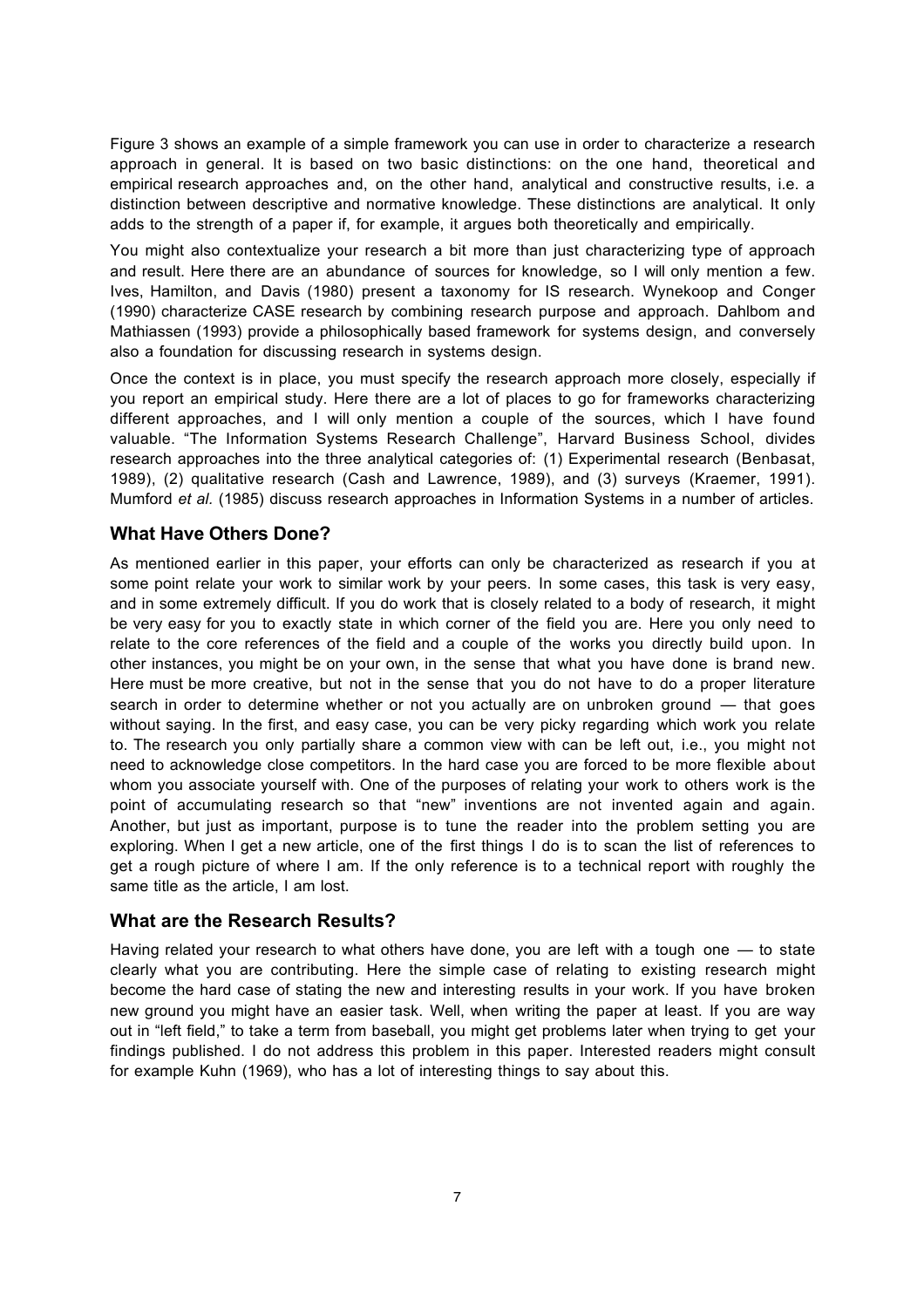#### **Where Should these Five Questions be Answered?**

The five basic questions presented so far in this section need to be dealt with somewhere in the article, but where? In some cases it might be a good idea to devote a whole section to related research, in other cases it might be a bad idea. Some articles need an elaborate discussion of research approach, some not. I do not offer any strict guidelines for this, but as a rule of thumb, the introduction must in a short and precise line of argument, contain at least highlights of the answers.

## **5. Being a Copycat Can Pay Off**

If you are in the situation of writing your first paper, the blank page, or bit-map screen, might be a little scary, even though all your research results are nicely lined up for presentation. A good strategy for getting started can be to study how others have done it. Select a couple of brilliant papers in your field and study how they are structured, how the main point is presented, how the line of argument is laid out, etc. You can learn a lot from copying the structures of abstracts and the article as a whole. When I started out, I learned a lot from copying the structure of abstract and introduction of Parnas and Clements (1986). If you do not want to copy the exact structure, you will at least have a clearer picture of what you are deviating from.

Let us examine an example of how to be a copycat and obtain a very interesting result, very different from what was copied (see Figure 4). Brooks's (1987) famous *"No Silver Bullet: Essence and Accidents of Software Engineering"* article (Brooks Jr., 1987) starts out comparing software projects to werewolves, and uses the idea of killing werewolves using silver bullets as a framing device.

The reader immediately understands Brooks's point that we should not put too much hope in a single technology acting as a silver bullet. Dahlbom & Mathiassen (1994) are not interested in stating anything regarding werewolves. They are, however, interested in capturing the reader's interest and in framing the problem they address so that no reader will be in doubt about what their point is. What do they do? They borrow Brooks's trick and replace werewolves with clocks. Figure 4 reproduces large excerpts from the introductions to Brooks's article (left column), and to Dahlbom & Mathiassen's (right column). As you can see, the basic idea of using the history of clocks and clock makers as a framing device to pinpoint the problems of what will happen to computers and computer professionals is very similar to what Brooks does in his article.

The articles "Ray Tracing Jell-O Brand Gelatin" (Heckbert, 1987) (see Figure 2), and "A Nose Gesture Interface Device: Extending Virtual Realities" (Henry et al., 1993) are both excellent and very funny paraphrases of the archetypal computer science article. They are only a couple of pages long, but manage in a very amusing way to reflect and explore a standard article format.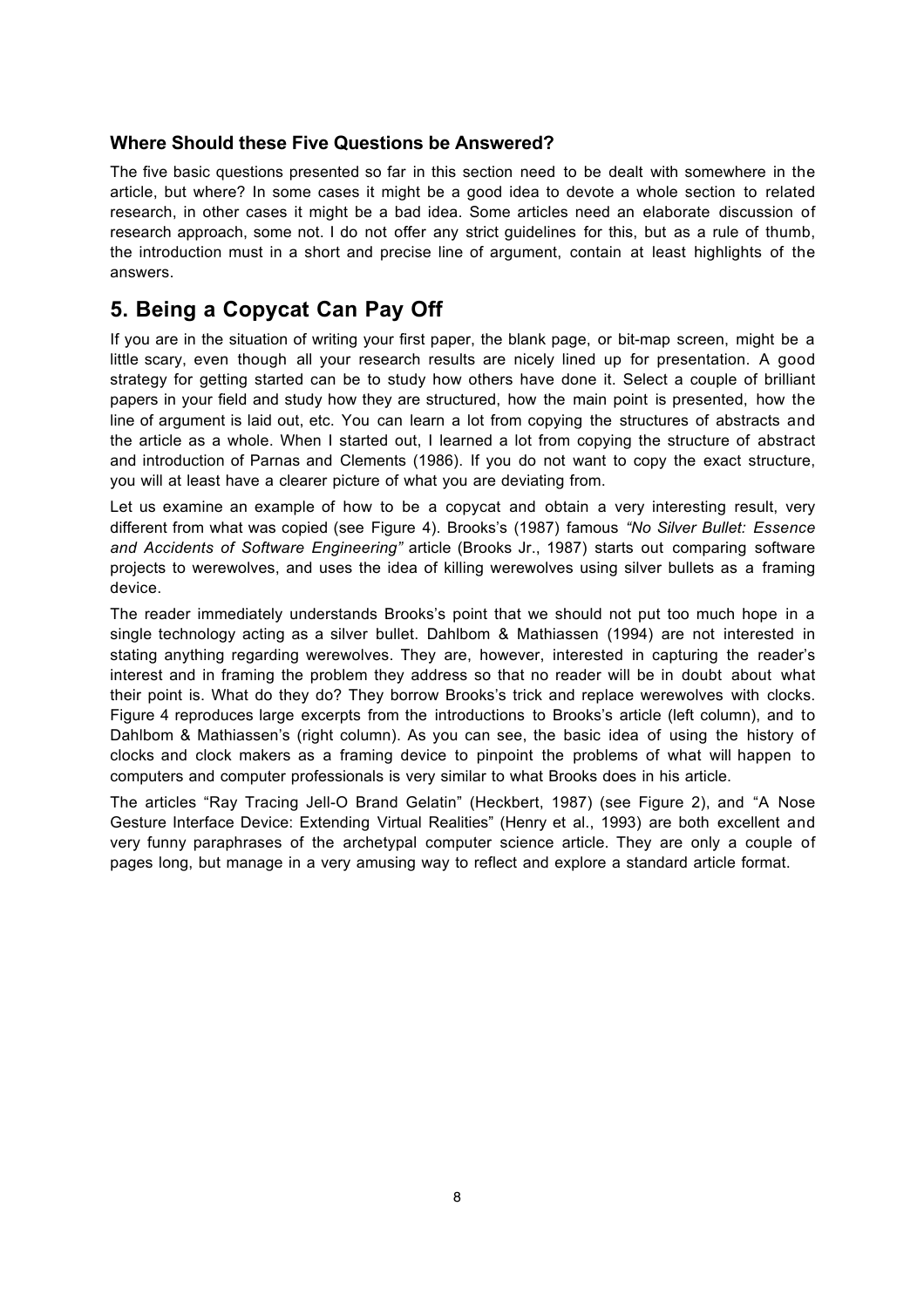*No Silver Bullet: Essence and Accidents of Software Engineering* (Brooks Jr., 1987)

*The Future of Computing*

(Dahlbom and Mathiassen, 1994)

#### **1. Introduction**.

Of all the monsters that fill the nightmares of our folklore, none terrify more than werewolves, because they transform unexpectedly from the familiar into horrors. For these, one seeks bullets of silver that can magically lay them to rest.

The familiar software project, at least as seen by the nontechnical manager, has something of this character; it is usually innocent and straightforward, but is capable of becoming a monster of missed schedules, blown budgets, and flawed products. So we hear desperate cries for a silver bullet—something to make software costs drop as rapidly as computer hardware costs do.

But, as we look to the horizon af a decade hence, we see no silver bullet. There is no single development, in either technology or in management technique, that by itself promises even one order-of-magnitude improvement in productivity, in reliability, in simplicity. In this article, I shall try to show why, by examinating both the nature of the software problem and the properties of the bullets proposed.

Skepticism is not pessimism, however. Although we see no startling breakthroughs—and indeed, I believe such to be inconsistent with the nature of software—many enocuraging innovations are under way. A disciplined, consistent effort to develop, propagate, and exploit these innovations should indeed yield an order-of-magnitude improvement. There is no royal road, but there is a road.

#### **1. From Clocks to Our Time.**

In the fourteenth century it became high fashion for towns in Europe to invest in clockwork technology. The clocks were normally installed in church towers, to be seen all over town. They were built on the premises by clockwork makers, who usually stayed on to manage the clockwork maintenance, and in the process educate their sons in the trade.

[...] Being a successful technology, clocks spread throughout Europe, turning clockwork makers into a powerful and respected profession. But the success of the technology encouraged its development, and gradually the technology changed its nature. Home clocks and personal clocks (watches) were introduced and became a great success. The sheer volume of production made the craftsmen obsolete, replacing them with an industrialized production process. Decentralized, widespread use of clocks turned the town clock into more of a symbolic than a functional artifact. Clocks are now more important then ever, but the clockwork professionals have vanished.

The parallels between the development of clockwork technology and computer technology are obvious. What do they tell us about the future of our profession? The clockwork professionals played a leading role in developing a technology that changed dramatically the life of Europeans, and indirectly the whole world. But as professionals they did not really participate in, or appreciate, that change. When the process they instigated was running at full force, it turned them out of business. Will we go the way of the clockwork professionals? Or, will we be able to actively influence the future of our profession?

Figure 4: Excerpts from the introductions to "No Silver Bullet: Essence and Accidents of Software Engineering" by Brooks Jr. (1987), and to "The Future of Computing" Dahlbom & Mathiassen (1994). Clearly, both articles start out with very powerful framing devices.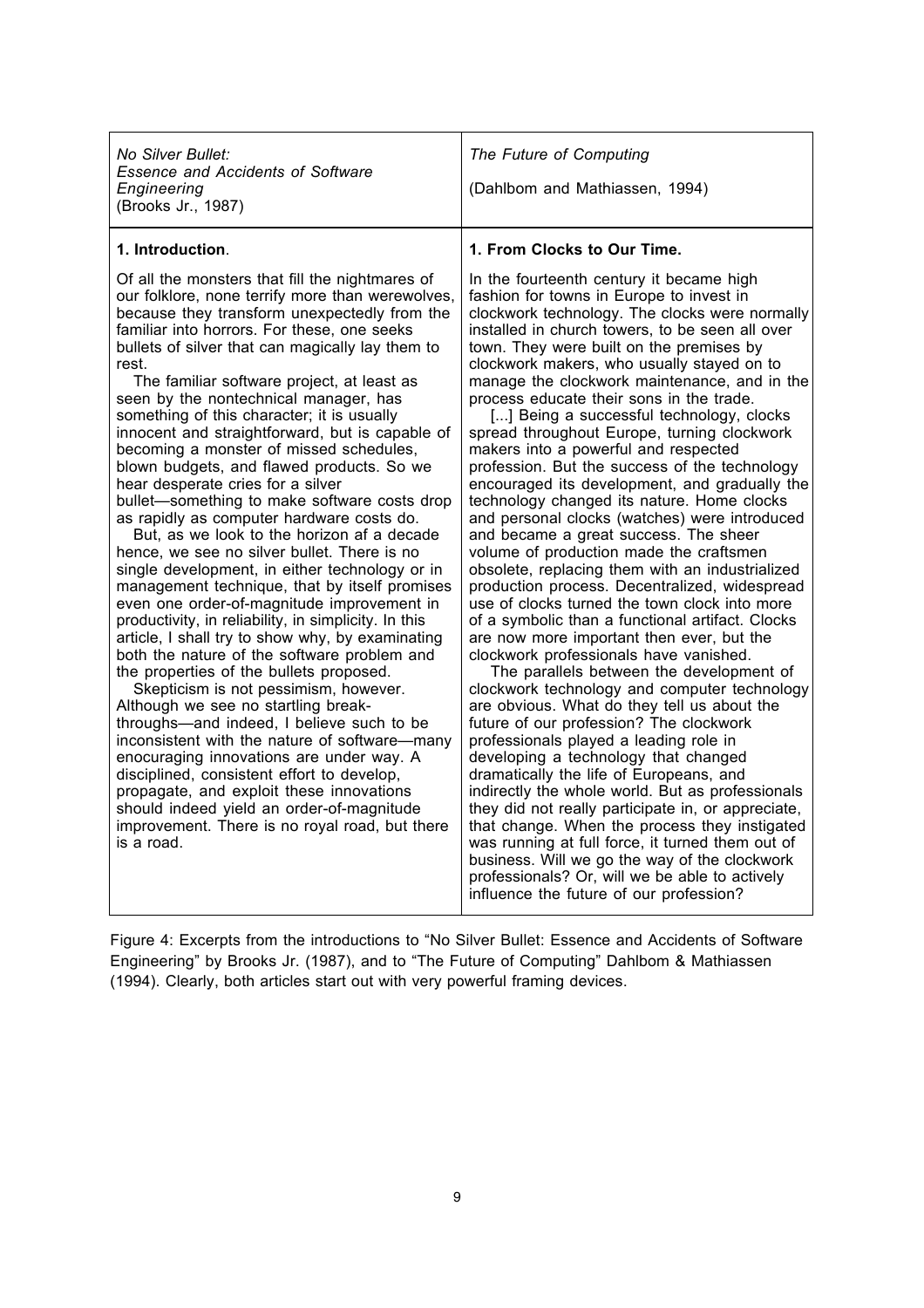# **6. Earn Your Right to Deviate From the Norm**

The point of earning your right to deviate from the norm relates to the form of your article. If we, in a very loose and tentative manner, apply Kuhn's (1969) concept of the normal science to the documentation of research, deviations from an established form can be viewed as attempts to change the paradigm.

The fact that scientific articles in a field are structured much alike make them easier to read and assess. When I just want to get a quick overview of an article, I read the title, abstract, conclusion, and scan the list of references. If the writer has followed the written and silent principles for how to write papers, I am quickly able to form an opinion as to whether or not the article is interesting for the research I am conducting. If the article does not sell itself well enough, for example because the results are not highlighted in the abstract or in the introduction, it is tough luck both for me and for the author. On the other hand, if the abstract and introduction, for example, oversell what actually has been obtained in the article, or if the article underneath the "wrapping" hides something else than what was announced, it is mostly tough luck for me, because I might have wasted my time reading a paper that I can not use for anything.

You can easily find very good papers which do not follow the normal structure. Just taking the two first papers, (Brooks Jr., 1987), and (Weinberg, 1982), from DeMarco and Lister's (1990) collection of their favorite software engineering articles shows that good papers do not necessarily need to follow the most common recipe. On the other hand, we are probably not all Brooks or Weinbergs in our field. If you have been around in a field for a long time, and you are a highly esteemed researcher, your peers will read your paper no matter how it is structured, based on the assumption that you presumably have something interesting to present, and that you probably will do so in an elegant and well-argued manner. The rest of us will most likely be better off relying on our research results as the main "sales argument," and present these results in a way that makes it as easy as possible for the reader to read.

# **7. How to Avoid Writing Several Articles in One**

I would like to provide a few bold pointers on how to think about the process of writing an article. The process of writing is, most likely, a very personal matter. Each individual has his or her own ways of coping with this utterly excruciating activity. Personal idiosyncrasies, such as doing the dishes, mowing the lawn, jogging 20 kilometers, playing computer games, etc. etc. may be part of the process of gearing into the work. I am not trying to stipulate *the* best way to structure the process, but rather provide my opinions on the matter. So, please feel free to be provoked.

What would you think if I suggested that you started writing an article by writing a couple of sections, then working your way to thinking about the introduction and the conclusion? Just before shipping it off to a conference, read what you have written and see what title would be appropriate. In short, a bottom-up process. For obvious reasons, I do not know your answer to the question, but I will let you in on my answer which is: this is probably not a very good way to write an article. As discussed previously, one of the main qualities of an article is that it conveys one clear point. By applying a bottom-up process, you make it very hard for yourself to keep a steady course. There is a substantial danger of the result being several papers in one because of a lack of a clear criterion of relevance as to what should be included in the article and what should be left out. One of the primary characteristics of scientific articles is a relatively limited number of pages.

As you might have guessed, I advocate a top-down process to writing papers. Start out with the title. Find a really good one that reflects the main point of the paper. You might go for a humorous title, or perhaps a more sober and descriptive one. In any case, it should reflect the main point of the paper. By being careful in designing the title, you force yourself to think about which of the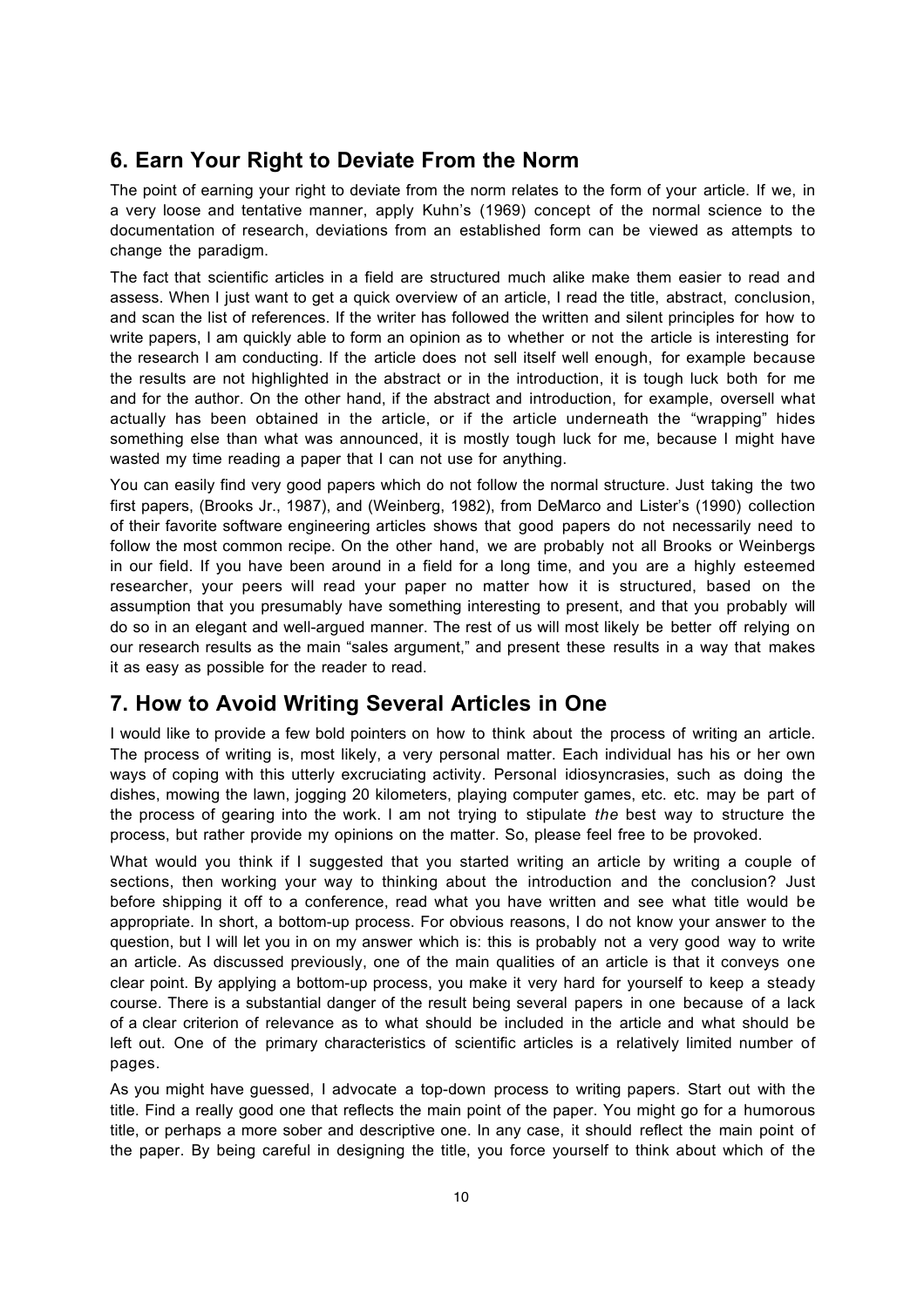infinite possible ideas for a paper you actually are going to realize. After the title is fixed, charge for the abstract. Think of it as a miniature version of the article. Use it to reflect upon the line of argumentation. Next stop, the introduction. Here, you have a bit more space to describe the article and it's context. Now you are ready to start working on the sections. Because you have forced yourself to think about which article you want to write, as opposed to all the other options, you will have a much clearer idea of what to put in the sections. In short, a scientific article should, in my view, not necessarily be viewed upon as something that emerges out of the head of the author—it is *designed*.

Well, did this provoke you? I hope so, because I really love to provoke. Fortunately, the whole matter is, of course, a bit more complicated. Any arguments you might promote against my position along the lines of "all this stuff about writing articles applying a top-down process is simply not possible because it is impossible to overlook all aspects of the line of argumentation, and I might get wiser as I write etc. etc.", are valid. I fully acknowledge that humans both cannot and will not behave in a total rational manner. Articles cannot be produced in a total rational and topdown manner — but that is no excuse for not trying! Parnas and Clements (1986) wrote an article about this in the domain of software design. They exactly start out presenting a whole set of arguments for why we never can expect to design computer-based systems in a rational manner. After which they argue for aiming at doing so anyway. The title of the paper is: "A Rational Design Process: How and Why to Fake It." Why not fake a rational process when writing papers? Aim at following a top-down process, and when you fail, you know it's OK, because it is impossible to be totally rational. If, in the middle of writing the article, you think of a better title, then change it. Do not use as an argument for not thinking of an initial the risk that it might be changed at a later stage.

## **8. Polish Packaging and Content**

Let us assume that you have spent a lot of time writing a first draft of a paper. What are then the best places to put more effort in improving? Well, this is of course a highly hypothetical, and perhaps also a rather silly question to pose. My initial guess would, nonetheless, be the "packaging," i.e., title, abstract, introduction, and conclusion, in that order. One of the primary hurdles in getting people to read your paper is getting them to read the content of the paper. If the title is misleading, and if the abstract and introduction do not manage to establish the setting in an interesting way, chances are that the reader will not go any further, unless they are very devoted to the topic, appointed reviewers (in which case you are in trouble anyway), or a close friend.

The way in which you present your research results is very important. It is important to put effort into polishing the article so that it is readable. Donald Knuth's abstract to the article "The Errors of  $T \in X$ " (see Figure 5) is a very good example of how in very few and well chosen words to formulate an abstract.

"This paper is a case study of program evaluation. The author kept track of all changes made to TEX during a period of ten years, including the changes made when the original program was first debugged in 1978. The log book of these errors, numbering more than 850 items, appears as an appendix in this paper. The errors have been classified into fifteen categories for the purposes of analysis, and some of the noteworthy bugs are discussed in detail. The history of the  $T_{E}X$  project can teach valuable lessons about the preparation of highly portable software and the maintenance of programs that aspire to high standards of reliability."

Figure 5: The abstract from "The Errors of  $T_{\text{F}}X$ " by Knuth (1989).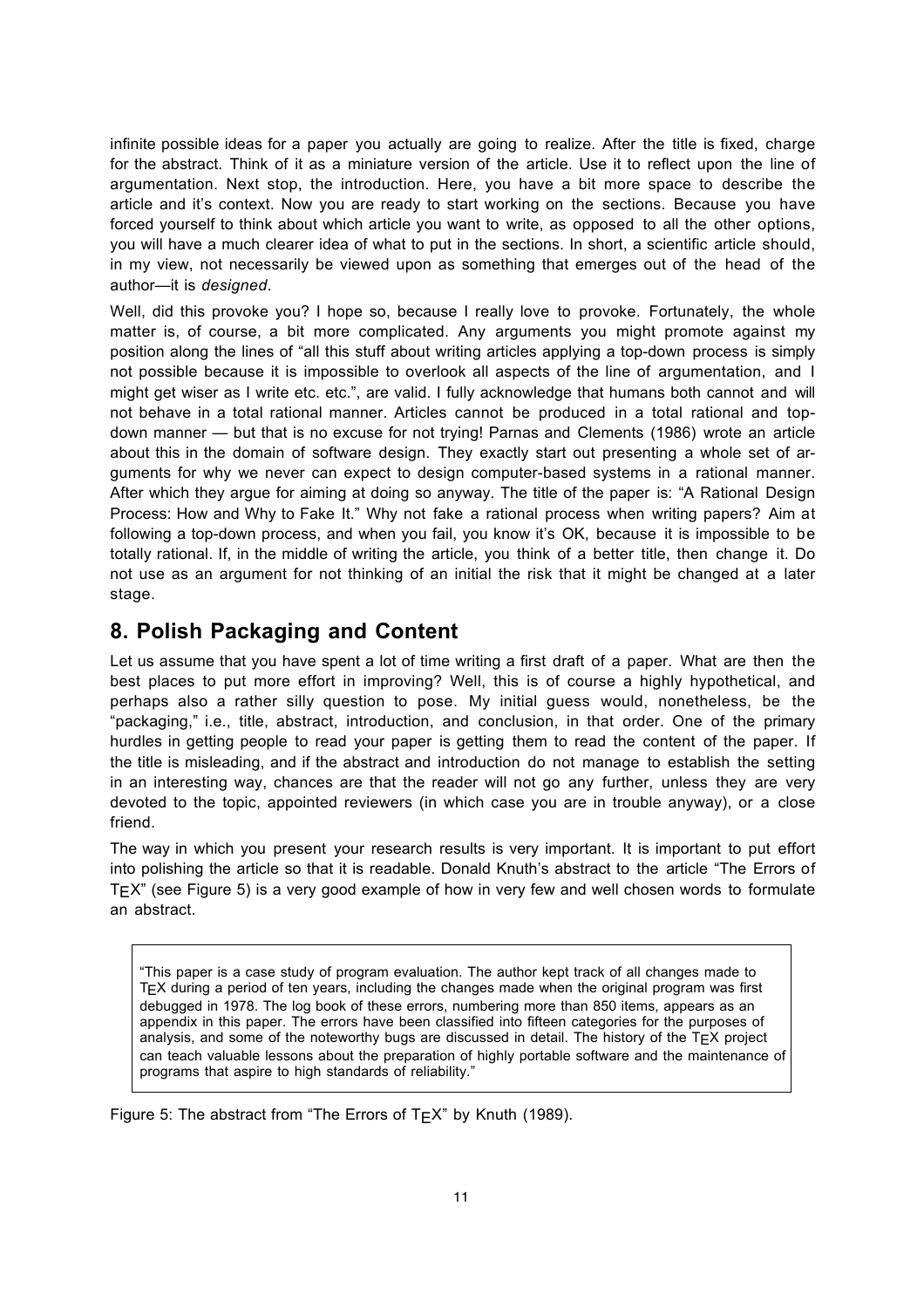When you have read it, you will probably agree with me that a suitable characterization of it is, in the words of Theodore Roosevelt "speak softly and carry a big stick."

There are several sources to draw upon if you want to improve the style of your writing. Weston (1991) has written a very good book on how to construct a line of argument, which is highly recommended. Strunk and White's classic *"The Elements of Style"* (Strunk Jr. and White, 1979) and *"Line By Line"* by Cook (1985) both are valuable sources of knowledge on how to write in English. The book by Day (1991) is a must for young researchers, because it provides short and precise prescriptions on how to structure articles.

If you, for example, present information graphically, it is much more likely to have an effect if it is done elegantly, instead of just randomly choosing a spread-sheet's standard style. Presenting information graphically is, of course, a whole area in itself, and there are good and not so good ways of doing it. If you want good examples on how well it can be done, the books by Tufte are the places to look (Tufte, 1983; Tufte, 1990).

## **9. Writing and Reviewing are Two Sides of the Same Coin**

There is a close relationship between writing and reviewing, as stated in the subtitle of the paper by Gopen and Swan (1990): "If the reader is to grasp what the writer means, the writer must understand what the reader needs."

One of the distinguishing factors in the quality or status of an article is whether or not it has been subject to peer review. Research communities rely to a high degree on peer reviews as their major quality control instrument. This implies that in order for you to get your paper published, it must be reviewed by one or more of your peers. It can, therefore, be a very good idea to do a little quality control yourself on your paper before you ship it off. To the extent that the lessons learned expressed in this paper has been valuable to you so far, they can also be used to assess an article.

It is not within the scope of this paper to elaborate on the publication game: read for example the papers by Smith (1990), and Parberry (1990) for very good introductions, as well as the very interesting debate in *The Behavioral and Brain Sciences* started by the paper by Peters & Ceci (1982), which is commented in (BBS, 1982), and (BBS, 1985).

There is just a single point I would like to make, and that is: be prepared to "kill your darlings." The paragraph or section that you've spent much time writing and re-writing, and maybe invested most of your pride in, need necessarily not be very communicative. You should, hence, always be prepared to "kill your darlings" if these darlings are only your own. A certain amount of stubbornness is the trademark of researchers, I have been told, and it matches my own humble experiences. However, if three reviewers all agree that certain parts of your paper stink, they might have a point. They have at least not understood what you are trying to communicate, which means that it is your problem anyway.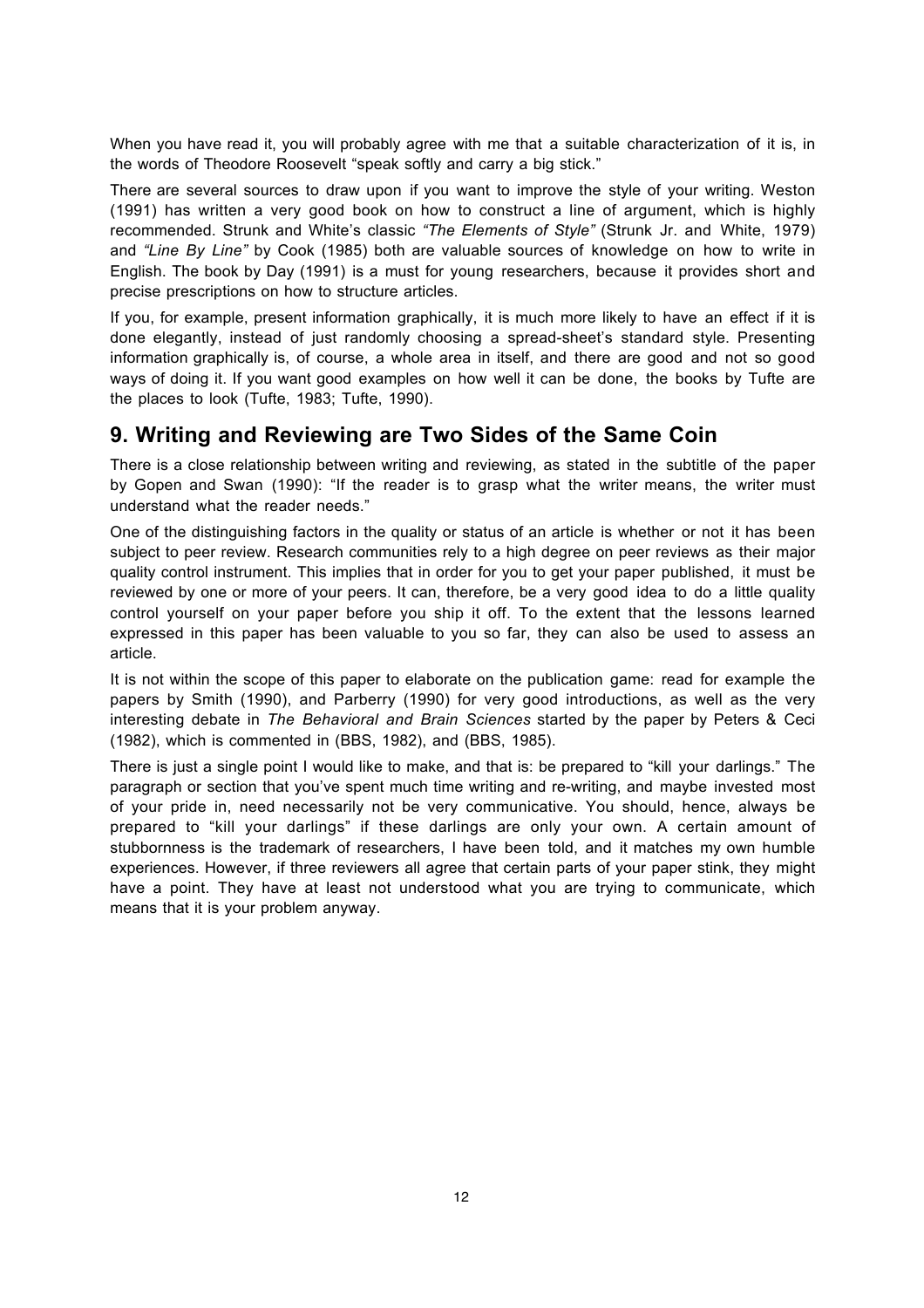# **Conclusion**

I have in this paper tried to convey some important lessons I have learned in the process of writing articles in the field of Information Systems. These are:

- • You need a good excuse to take a stand.
- • Keep it simple by having only one point per paper, and by only sticking your neck into one guillotine.
- • Five essential questions to ask yourself
	- (1) What is the problem domain?
	- (2) What is the problem?
	- (3) What is the research approach?
	- (4) What have others done? and
	- (5) What are the results?
- • Being a copycat can pay off.
- • Earn your right to deviate from the norm.
- • Fake a top-down writing process
- • Polish packaging and content.
- • Writing and reviewing are two sides of the same coin

There is only one viable strategy for learning the craftsmanship of writing articles, and that is trial and error. It has, therefore, not been the aim of this paper to solve any of the major problems. The purpose has been, by means of my own experiences, to focus on a few simple lessons which can form the basis for further discussions and work on the topic. As a concluding remark, I would, therefore, like to encourage you as the reader to seek more information about this very important topic, in books and articles which in a more structured and thorough manner present important aspects of writing articles. It is my hope that I have sharpened your appetite, and ... may the force be with you, research is great fun and hard work! (But not always in that order).

# **Exercise**

Review what you just have read an evaluate how I fail to meet my own criteria for a good article.

## **On-line Resources (to make it easier to avoid the library)**

|                                    | Strunk & White, The Elements of Style (full text): | http://www.bartleby.com/141/                                                     |
|------------------------------------|----------------------------------------------------|----------------------------------------------------------------------------------|
| Common Errors in English:          |                                                    | http://www.wsu.edu/~brians/errors/errors.html                                    |
| A Handbook for Technical Writers:  |                                                    | http://stipo.larc.nasa.gov/sp7084/sp7084cont.html                                |
| Grammar, Punctuation and Spelling: |                                                    | http://owl.english.purdue.edu/handouts/grammar/index.html                        |
| Guide to Grammar and Writing       |                                                    | http://www.ccc.commnet.edu/grammar/                                              |
| Grammar Help                       |                                                    | http://www.hut.fi/~rvilmi/help/grammar help/                                     |
| Guide to Grammar and Style         |                                                    | http://andromeda.rutgers.edu/~jlynch/Writing/                                    |
| Ranking of IS Journals             |                                                    | http://www.bus.ucf.edu./csaunders/newjournal.htm                                 |
| Ranking of IS Journals             |                                                    | http://www.isworld.org/csaunders/rankings.htm                                    |
| <b>IS Journals</b>                 |                                                    | http://www.cis.gsu.edu/~dstraub/Research/TargetJournalList/Target%20Journals.htm |
| <b>IS Journals</b>                 |                                                    | http://lamp.infosys.deakin.edu.au/journals/index.php                             |
|                                    |                                                    |                                                                                  |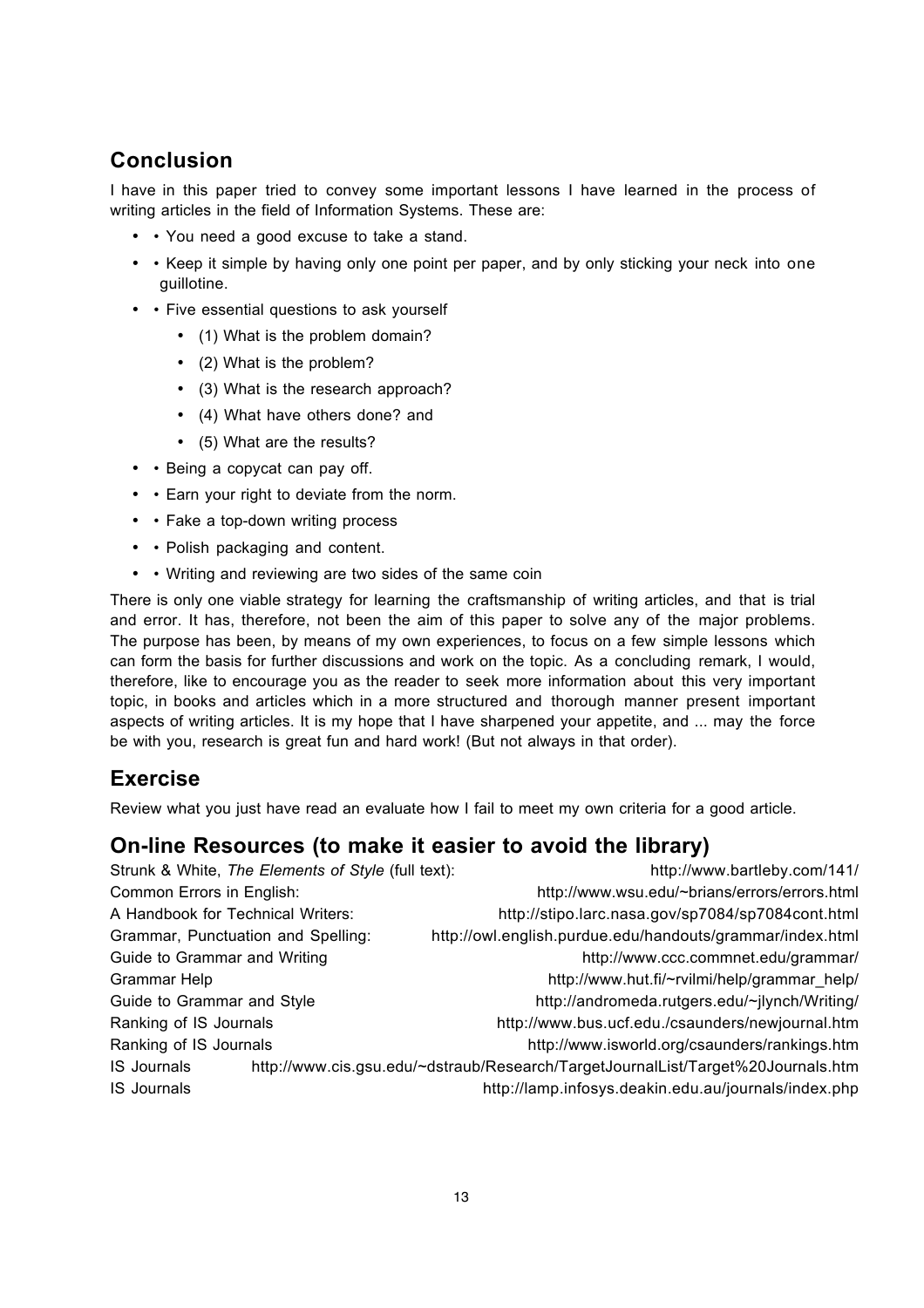#### **Acknowledgments are Important Too**

Research communities are loosely coupled networks based on high ethical standards. It is, therefore, very important that contributions are acknowledged, both those in the form of ideas and suggestions from peers, and those in the form of research funding. I hope, therefore, that I have not left out any by mistake! *Lengthy acknowledgements omitted*. All errors, blunders, and such are totally my own responsibility. This research was partially sponsored by the Center for Cognitive Informatics, funded by the Danish Technical Research Council. Thanks to my Ph.D. supervisor Lars Mathiassen for teaching me some of the tricks of the trade (just let me know if you want your name removed after having read these pages). Thanks to Kristin Braa and Tone Bratteteig for inviting me to discuss the topic at a Ph.D. seminar— that's taking a big risk. Also thanks to John Venable for valuable suggestions and for improving the language. Thanks a lot to Henning Boje Andersen, Bo Dahlbom, John Paulin Hansen, Pertti Järvinen, Christian S. Jensen, Leif Løvborg, Lars Mathiassen, Kjeld Schmidt, Diane Sonnenwald, an anonymous IRIS reviewer, and all the participants at the IRIS 17 workshop for constructive comments and suggestions. Heinz K. Klein's Ph.D. course on the publication game and the panel session on the ICIS Doctoral Consortium, 1991, in Copenhagen, on senior editors view of how to get papers published, has been an inspiration to me in my own private struggle with writing papers. All errors, blunders, and such are totally my own responsibility.

#### **References Defines a Context**

- BBS (1982): Open Peer Commentary: Commentary on Peters & Ceci (1982): Journal review process. *The Behavioral and Brain Sciences*, vol. 5, no. 2, pp. 196–255.
- BBS (1985): Continuing Commentary: Commentary on Douglas P. Peters & Stephen J. Ceci (1982): Peer-review of practices of psychological journals: The fate of published articles submitted again. *The Behavioral and Brain Sciences*, vol. 8, no. 4, pp. 743–750.
- Beer, David F., ed. (1992): *Writing & Speaking in the Technology Professions A Practical Guide*. New York: IEEE Press.
- Benbasat, Izak, ed. (1989): *The Information Systems Research Challenge: Experimental Research Methods*, vol. 2. Boston Massachusetts: Harward Business School Research Colloquium Harward Business School.
- Björk, L. A. & C. Räisänen (2003): *Academic writing: A university writing course*. Lund: Studentlitteratur.
- Cash, James I. and Paul R. Lawrence, ed. (1989): *The Information Systems research Challenge: Qualitative Research Methods*, vol. 1. Boston Massachusetts: Harward Business School Research Colloquium Harward Business School.
- Cook, Claire Kehrwald (1985): *Line By Line How to Improve Your Own Writing*. Boston, USA: Modern Language Association.
- Dahlbom, Bo and Lars Mathiassen (1993): *Computers in Context The Philosophy and Practice of Systems Design*. Cambridge, Massachusetts: Blackwell Publishers.
- Dahlbom, Bo and Lars Mathiassen (1994): The Future of Computing. In *17th Information systems Research seminar In Scandinavian at Syöte Conference Centre, Finland, August 6–9, Syöte, Finland*, ed. Penti Kerola, Antti Juustila, and Janne Järvinen. Oulu University, vol. Vol. I, pp.  $2 - 16$ .
- Day, Robert A. (1977): How to Write a Scientific Paper. *IEEE Transactions on Proffessional Communication*, vol. PC-20, no. 1, pp. 32–37.
- Day, Robert A. (1991): *How to Write & Publish a Scientific Paper*. Cambridge: Cambridge University Press.
- DeMarco, Tom and Timothy Lister, ed. (1990): *Software State-Of-The-Art: Selected Papers*. New York: Dorset House Publishing.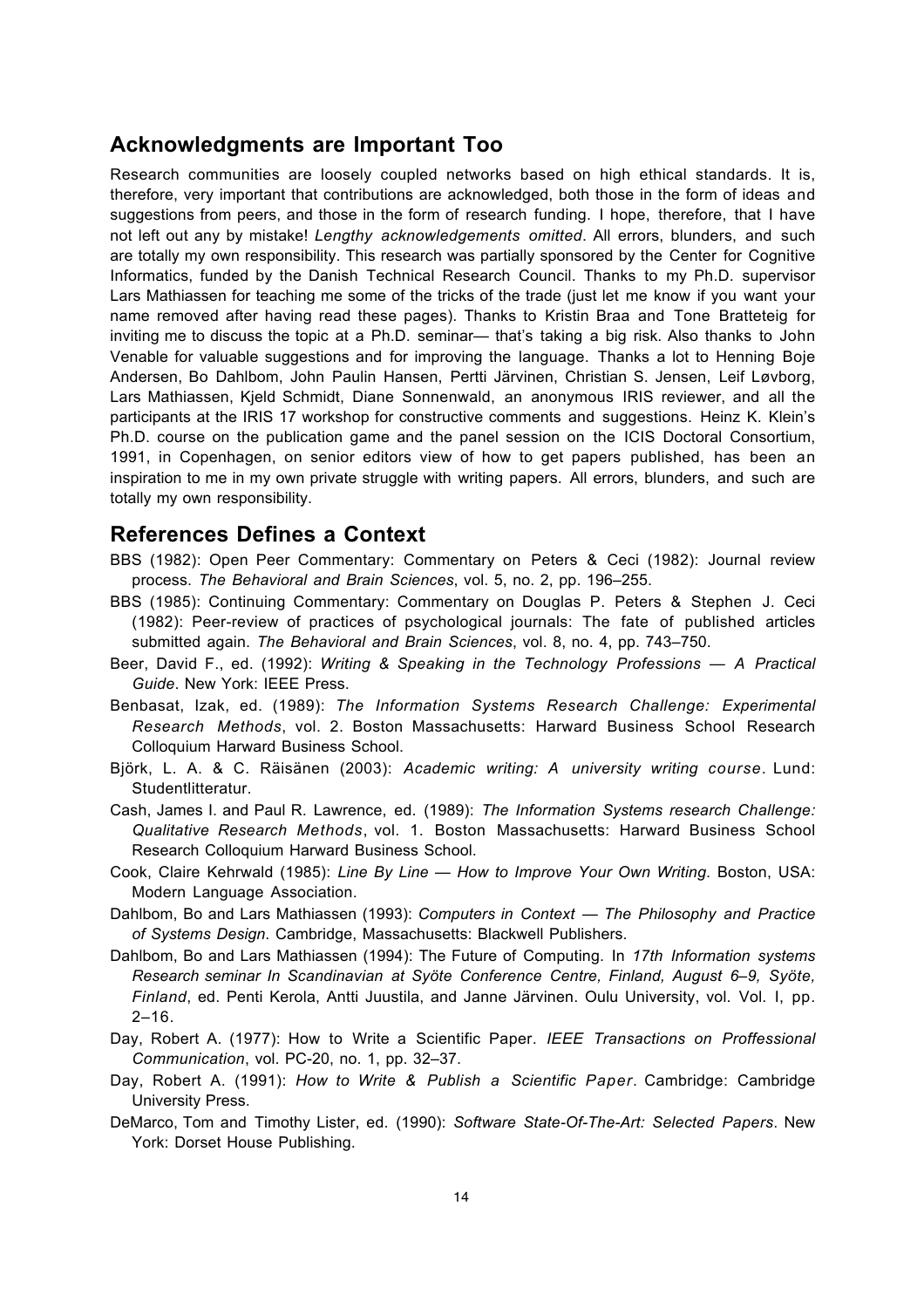Dunleavy, P. (2003): *Authoring a PhD Thesis: How to Plan, Draft, Write and Finish a Doctoral Dissertation*. Basingstoke, UK: Palgrave Macmillan.

Frankfurt, H. G. (2005): *On Bullshit*. Princeton University Press.

Fuller, S. (2005): *The Intellectual*. Icon Books.

Gopen, George D. and Judith A. Swan (1990): The Science of Scientific Writing — If the reader is to grasp what the writer means, the writer must understand what the reader needs. *American Scientist*, vol. 78, November-December, pp. 550–558.

Guralnik, David B., ed. (1970): *Webster's New World Dictionary of the American Language*. Second College Edition. New York: The World Publishing Company.

Heckbert, Paul S. (1987): Ray Tracing Jell-O Brand Gelatin. *Communications of the ACM*, vol. 21, no. 4, pp. 73–74.

Henry, Tyson R., Andrey K. Yeatts, Scott E. Hudson, Brad A. Myers, and Steven Feiner (1993): A Nose Gesture Interface Device: Extending Virtual Realities. *Presence*, vol. 1, no. 2, pp. 258–261.

Holliday, A. (2001): *Doing and Writing Qualitative Research*. Sage.

Ives, Blake, Scott Hamilton, and Gordon B. Davis (1980): A Framework for research in Computer-Based Management Information Systems . *Management Science* , vol. 26 , no. 6 , pp. 910- 934 .

King, S. (2000): *On Writing: A Memoir of the Craft*. London: New English Library.

Klein, Heinz K. (1989): The Prospectus and Dissertation Workplan in Information Systems Research. Manuscript. School of School of Management, SUNY Binghamton, NY 13902-6000: pp. 8 pages.

Kraemer, Kenneth L., ed. (1991): *The Information Systems Research Challenge: Survey Research Methods*, vol. 3. Boston Massachusetts: Harward Business School Research Colloquium. Harward Business School.

Krathwohl, David R. (1988): *How to Prepare a Research Proposal — Guidelines for Funding and Dissertations in the Social and Behavioral Sciences*. Third Edition, Syracuse, New York: Syracuse University Press.

Kuhn, Thomas S. (1969): *The Structure of Scientific Revolutions,* vol. 2. International Encyclopedia of Unified Science.

Lester, J. D. S. & J. D. J. Lester (2004): *Writing Research Papers: A Complete Guide*. Longman.

Mumford, Enid, Rudi Hirschheim, Guy Fitzgerald, and Trevor Wood-Harper, ed. (1985): *Research Methods in Information Systems*. Proceedings of the IFIP WG 8.2 Colloquium at Manchester Business School 1-3 September 1984. Amsterdam: North-Holland.

Naur, Peter (1992): Writing Reports — A Guide. In *Computing: A Human Activity*. New York: ACM Press, pp. 254–258.

Olk, P. & T. L. Griffith (2004): *Creating and Disseminating Knowledge Among Organizational Scholars: The Role of Special Issues*. Organization Science, vol. 15, no. 1, pp. 120-129.

Parberry, Ian (1990): *A Guide for New Referees in Theoretical Computer Science*. Unpublished manuscript Department of Computer Sciences, University of North Texas, P.O. Box 3886, Denton, TX 76203-3886, U.S.A.

Parnas, D. L. and P. C. Clements (1986): A Rational Design Process: How and Why to Fake it. *IEEE Trans. Software Eng.* , vol. SE-12, no. 2 , pp. 251-257.

Peters, Douglas P. and Stephen J. Ceci (1982): Peer-review practices of psychological journals: The fate of published articles, submitted again. *The Behavioral and Brain Sciences*, vol. 5, no. 2, pp. 187–195.

Phillips, E. M. & D. S. Pugh (2000): *How to Get a PhD: A Handbook for Students and Their Supervisors*. UK: Open University Press.